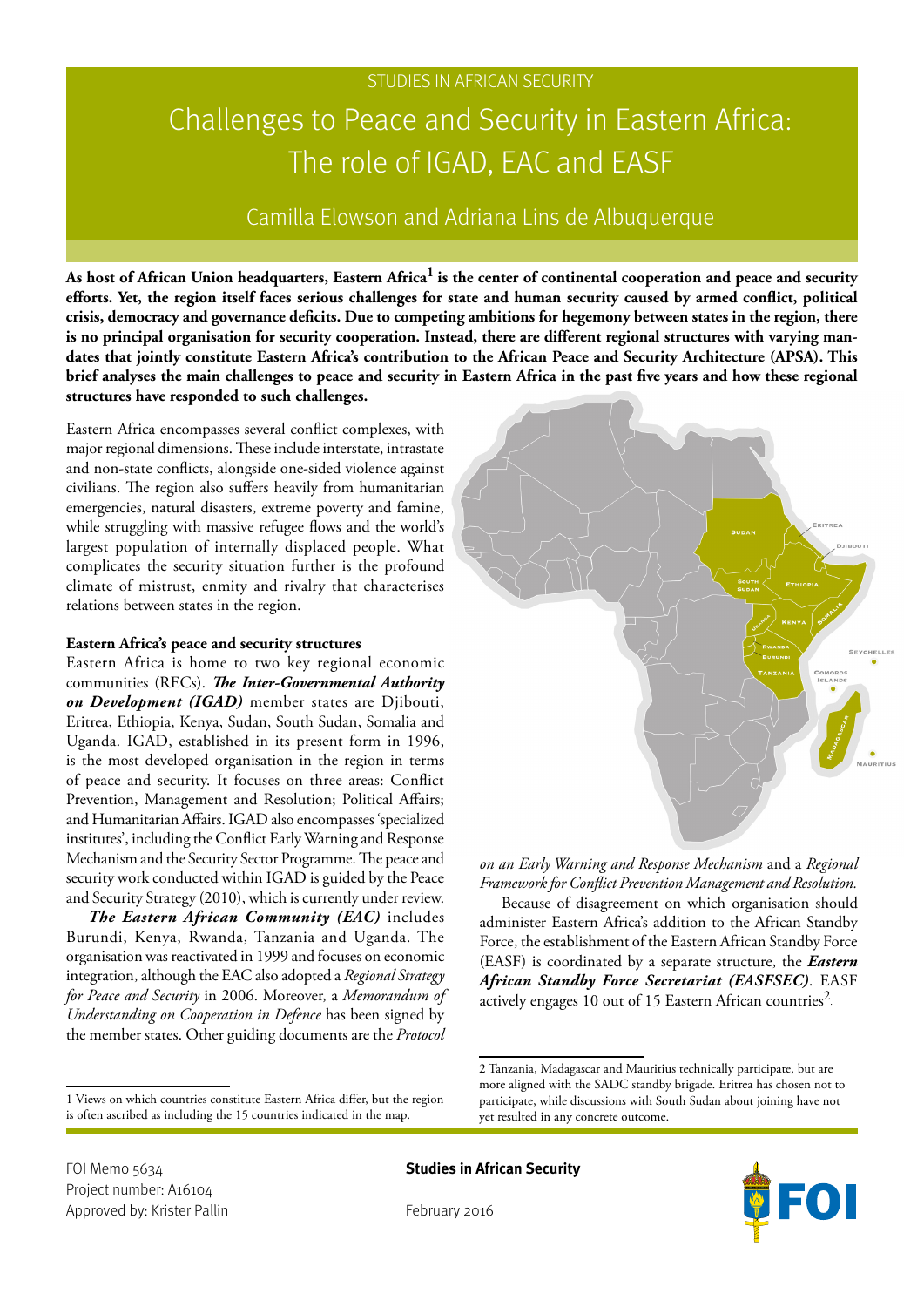

#### **The regional organisations' responses to main challenges to peace and security**

In an effort to analyse the role of regional organisations in addressing challenges to peace and security, the following sections offer an overview of their responses to the main sources of insecurity in Eastern Africa over the past five years.

#### • *Armed conflict*

The regional conflict complex in the Sudans comprises an interstate conflict between *Sudan* and *South Sudan*, as well as civil wars in the two respective countries. IGAD, mainly through Kenya, played a leading role in ensuring the Sudan peace agreement of 2005, which laid the ground for declaring South Sudan a new state. With regard to the outstanding conflict issues between the countries, negotiations have been under AU lead, but with strong support from Ethiopia, the IGAD Chair. The same arrangement holds for the internal conflict in Sudan, where the AU has a key role as mediator. The Khartoum-based IGAD representative follows the negotiations of these two conflicts and reports back to IGAD, but given its lack of mandate, the organisation has no driving role in managing the conflict.

Different dynamics are at work in South Sudan, where IGAD has taken a far more active role; some observers claim that this is the first time that IGAD has intervened as an organisation. At the very outset of the civil war, IGAD took immediate action, appointing three special envoys tasked with ensuring mediation. A mediation support structure was also set up at the organisation's Peace and Security Department. Even though IGAD swiftly took the lead, a peace agreement only materialised once the mediation evolved into "IGAD +", with representatives from the AU, EU, UN, US, China, UK and Norway added. IGAD continues to be heavily involved in South Sudan, especially through the Monitoring and Verification Mission that it set up to verify compliance with the peace agreement.

There is no regional peacekeeping mission deployed to the Sudans. Having said that, there are significant troop contributions by the Eastern African states to the UN/UN-AU missions in place<sup>3</sup>.

### *• Terrorism*

In Eastern Africa, the major terrorist threat derives from the salafi-jihadist organisation al-Shabaab, which functions primarily out of *Somalia*. Djibouti, Ethiopia, Kenya, Uganda and Burundi have been directly involved in trying to counter the organisation and support transitional governmental structures in Somalia as troop contributing countries to the

3 UNISFA (Sudan-South Sudan conflict), UNAMID (Sudan conflict), UNMISS (South Sudan conflict).

African Union Mission in Somalia (AMISOM), which was launched in 2007.

Despite experiencing significant success in pushing back al-Shabaab in the early 2010s, the lack of joint military action between troop contributing countries has likely reduced the mission's effectiveness in countering the group. In 2012, al-Shabaab became an affiliate of al-Qaeda. As a consequence of this and the military set-backs experienced within Somalia, al-Shabaab came to adopt a more regional strategy, involving increased clear-cut terrorist tactics such as attacking civilian targets in neighbouring countries, resulting in it evolving into a major transnational threat.

Despite al-Shabaab being a key threat to many IGAD states in the region, the organisation has taken a more neutral stance towards counter-terrorism by focusing on the phenomena of radicalisation rather than on al-Shabaab itself. IGAD is establishing a research centre in Djibouti, devoted to countering violent extremism and intended to be a hub for information sharing and best practices among member states. IGAD already has an International Capacity Building Program against Terrorism (ICPAT), whose mandate in the last couple of years has expanded to include intelligence and police networking. There are also plans to set up regional security centers in various border regions, focusing on operational collaboration. IGAD has also adopted conventions on joint criminal extradition that will make it easier to extradite criminals between member states, another measure that can be useful for counter-terrorism purposes.

Moreover, IGAD appears to have played a significant role in terms of assisting in strengthening Somalia's local government structures, a crucial avenue by which to ensure that the country does not remain a failed state and breeding ground for terrorist groups. IGAD mediation, in which Ethiopia was a lead country, resulted in a 2013 agreement that analysts say "relaunched the federalist process of Somalia" and having established administrative government structures viewed as key to stabilisation. IGAD continues to take an active role on the ground in Somalia.

# *• Political crisis*

Political violence in *Burundi* has steadily escalated during 2015 in response to president Pierre Nkurunziza's resolve to stay in power for a third term. The EAC has been mandated by the AU to act as mediator in the political crisis. The situation in Burundi has been a first test of the organisation's ability to ensure its peace and security mandate, a test that many observers claim it has failed. Internal divisions between EAC member states have prevented the organisation from carrying out mediation in a concerted and determined way. Member

Swedish Research Agency Fax: +46 8 5550 3100 SE-164 90 Stockholm www.foi.se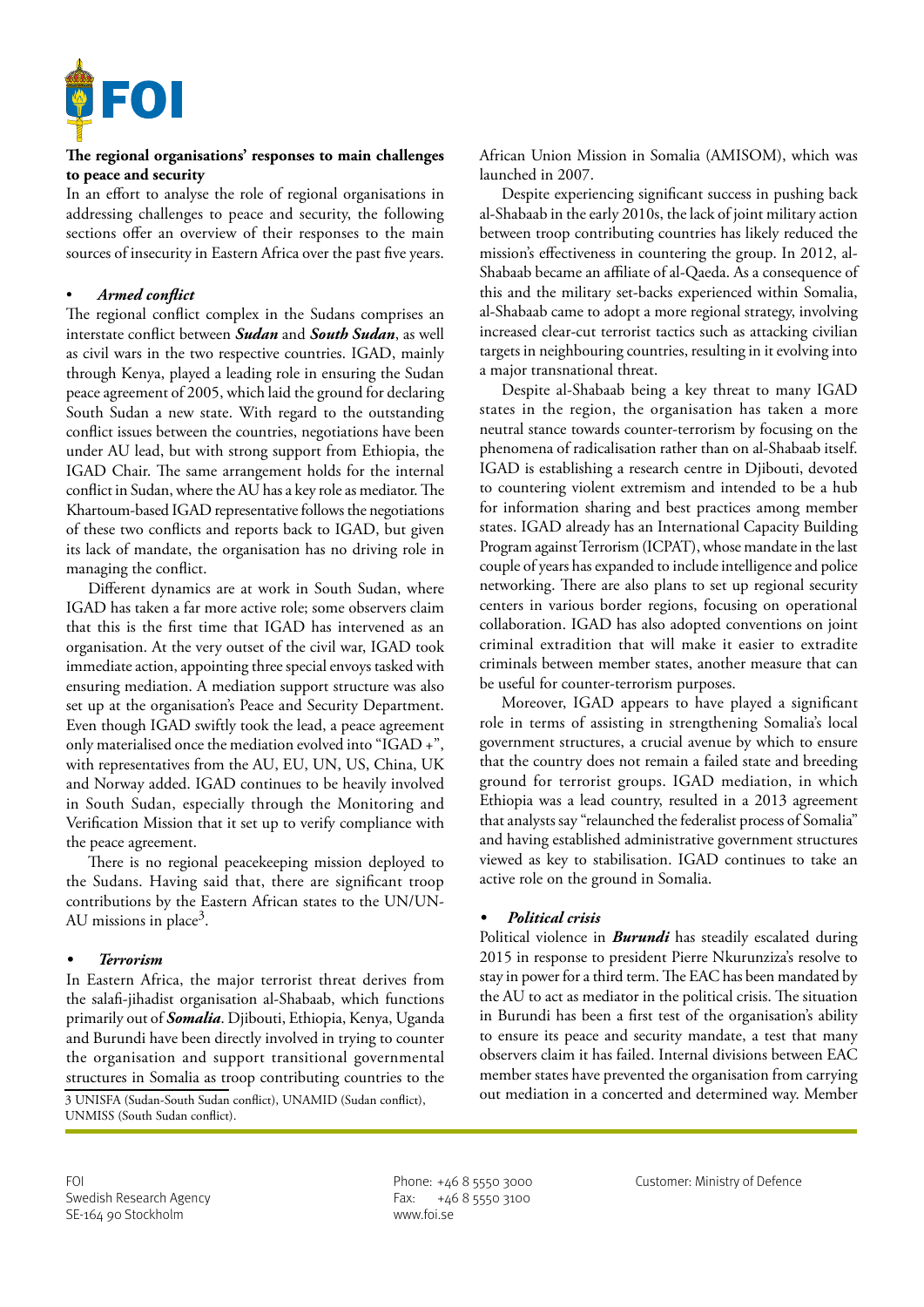

states appear to want to use the EAC framework as a means of keeping control of any action to be taken in the region and of preventing states outside the region from interfering, but have in reality not been eager for the EAC mandate on peace and security to evolve.

The possibility of deploying the EASF in Burundi has been discussed in the region, but it was eventually rejected at the AU level. This would have been a first deployment of the standby force, which was declared as having full operational capability in December 2014. Interviewed military experts consider the EASF ready. The interoperability and military cooperation of some of the major EASF countries is made evident by AMISOM, a mission in which all five troop contributing countries are EASF member states. Meanwhile, key challenges remain for the EASF, especially with regards to logistics. The organisation lacks strategic airlift capability and capacity to provision troops. Other problems relate to funding and a lack of communications equipment, without which there can be no effective command and control. Despite the noticeable political cooperation within EASFSEC, different political positions and differing motives of the member states also continue to block the collaboration. Even if the AU would decide to authorise an EASF intervention (in Burundi or elsewhere), the above mentioned factors would likely prevent EASF deployment, at least in the foreseeable future.

#### *• Democracy and governance deficits*

The level of democracy among states in Eastern Africa is abysmal, with only one state, Mauritius, being classified as "free" by *Freedom House*. With regard to governance, Eritrea, Sudan, South Sudan and Somalia rank within the bottom five on the continent according the *Ibrahim Index of African Governance*. Given that the IGAD Peace and Security Strategy states that "virtually all major conflicts in the region…emanate from factors associated with gaps in democratic governance, poverty, and low levels of development, a political culture of (in) tolerance and lack of respect for the rule of law", one would expect IGAD to view democratisation and governance as high priorities for conflict prevention. The recent drafting of documents such as the *IGAD Protocol on Democracy, Governance, and Elections*, the *IGAD Election Code of Conduct*, and *IGAD Guidelines for Election Observers* suggests that the institution is increasingly seeking to counter the democracy and governance deficits among member states. However, because these initiatives have been promoted by the IGAD Secretariat rather than by member states – the majority of which are authoritarian and thus have little interest in democratisation – little substantive progress has yet been made in this field.

## **IGAD, EAC and EASF as peace and security actors**

When taking stock of the regional organisations' engagement in peace and security in the last five years, quite a few developments can be noted.

The *EASF* project has come a long way and the standby force is essentially operational. However, alongside logistical, financial and political challenges, the mandating procedure for EASF leaves room for interpretation. The hierarchy between the AU, the regional organisations and the EASF is unclear as to what organisation has the right to deploy the standby force. Technically, the AU hosts the decision making apparatus related to the African Standby Force. Nevertheless, the final decision on whether troops can be deployed is up to the troop contributing countries from which these forces are drawn. This problem is linked to that of EASF troop pledges; while all ten EASF member states have issued pledges, it remains uncertain whether these commitments will be upheld once an actual peace support operation is launched.

The *EAC* has a limited track record in peace and security. While some of its institutions persevere in ensuring the organisation's functioning, there is still little evidence that peace and security efforts have taken off on any great scale. Political leaders in the sub-region have thus far often sought to avoid the EAC's involvement in political affairs, resorting to settling conflictual issues amongst themselves, thereby making the efforts of EAC technocrats redundant. Meanwhile, several signs of division can be discerned among the member states. Kenya, Rwanda and Uganda are economically integrated, thus creating a rupture between them versus Tanzania and Burundi. There is also a growing rift between Uganda and Rwanda, partly due to different leadership styles. Another dividing line concerns regime type, where Kenya and Tanzania are far more democratic than others. As these differences grow, leaders in the region may find it more difficult to settle conflicts on a bilateral as well as on an EAC level. Given that EAC cannot influence member state politics, these divisions are likely to paralyze the ability for EAC to act decisively on issues related to peace and security. The EAC's inability to act in Burundi is a case in point.

*IGAD* has stepped up its activities in peace and security over the last few years. The IGAD initiative for South Sudan is the foremost indication of new ambitions within the organisation. Furthermore, since 2012, the IGAD early warning system (CEWARN), has an expanded mandate in terms of geographical scope and type of conflict matters to be covered. A pilot phase to test the new system will be launched in 2016. At the same time, efforts are underway to finalise a new IGAD peace and security strategy, adding post-conflict reconstruction and development to the organisation's list of strategic objectives<sup>4</sup>. Work is about to begin in setting up